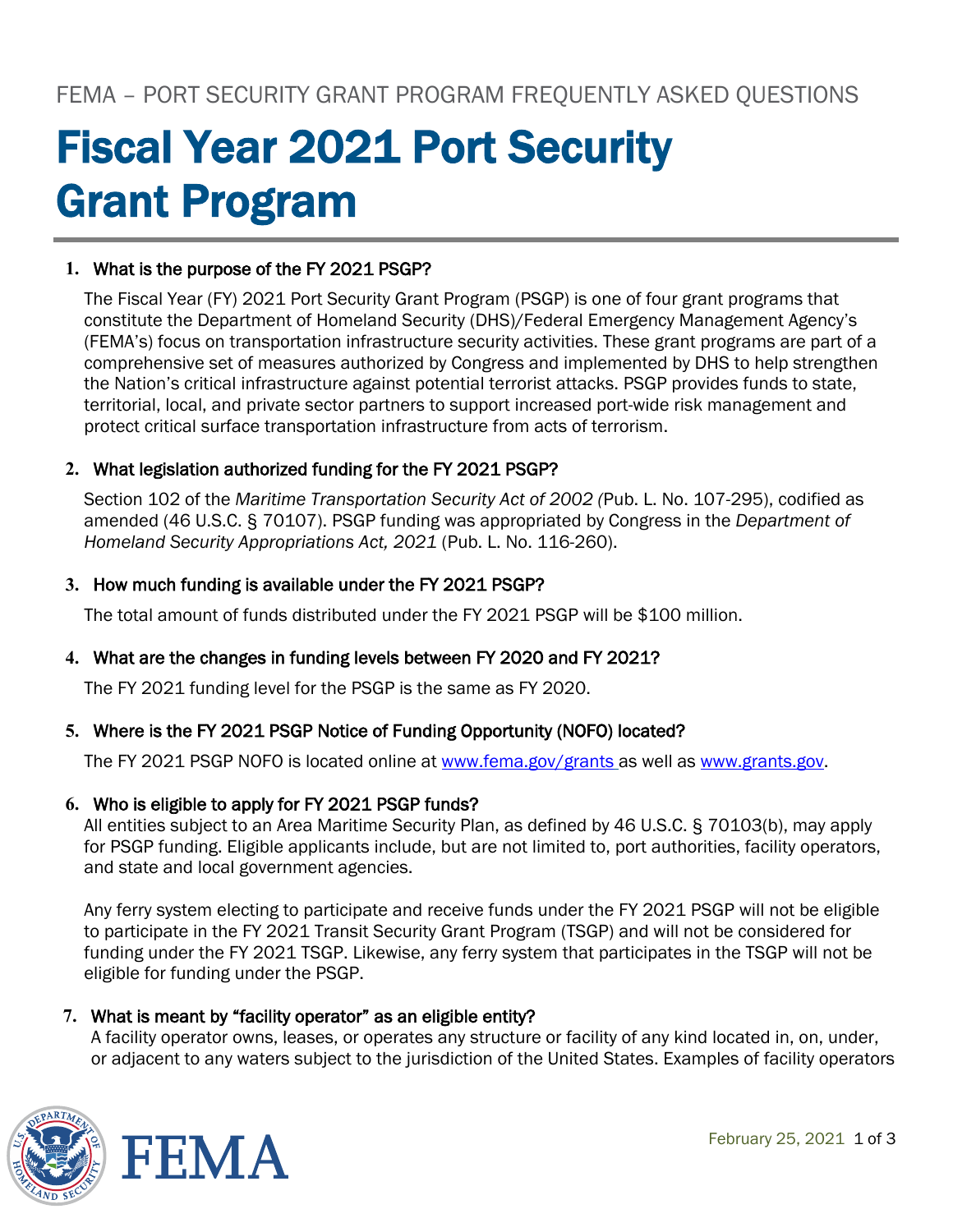include, but are not limited to, terminal operators, ferry systems, bar/harbor pilots, and merchant's exchanges.

# **8.** What types of security-related activities are allowable under PSGP?

Allowable activities and costs will generally fall under one of the following categories:

- Planning
- Operational Activities, including Operational Packages
- Equipment and Capital Projects
- Training and Awareness Campaigns
- Exercises
- Maintenance and Sustainment

Please refer to the [Preparedness Grants Manual](https://www.fema.gov/grants/preparedness/manual) for detailed information on these allowable cost categories.

# **9.** What makes a strong Investment Justification (IJ)?

- Clearly identified risks, vulnerabilities, and consequences;
- Description of findings from a previously conducted vulnerability assessment;
- Details of any incident(s) including description, dates etc.;
- A brief description of any supporting documentation (such as police reports or photographs) that is submitted as part of the application, if applicable;
- Explanation of how the investments proposed will mitigate or address the vulnerabilities identified from a vulnerability assessment;
- Establish a clear linkage with investment(s) and core capabilities (See National Preparedness [Goal\);](http://www.fema.gov/national-preparedness-goal)
- Verify all proposed activities are allowable costs per the FY 2021 TSGP NOFO;
- Realistic milestones that consider the [Environmental Planning and Historic](https://www.fema.gov/media-library/assets/documents/90195) Preservation [\(EHP\)](https://www.fema.gov/media-library/assets/documents/90195)  review process, if applicable; and
- Description of the project manager(s) level of experience.

# **10.** How will the FY 2021 PSGP applications be submitted?

Applying for an award under the PSGP is a multi-step process and requires time to complete. Applicants are encouraged to register early as the registration process can take four weeks or more to complete. Therefore, registration should be done in sufficient time to ensure it does not impact the ability to meet required submission deadlines. Please refer to Section D in the FY 2021 PSGP NOFO for detailed information and instructions.

Eligible applicants must submit their initial application at least seven days prior to the final application submission through the grants.gov portal at [www.grants.gov](http://www.grants.gov/)*.* Applicants needing grants.gov support should contact the Grants.gov customer support hotline at (800) 518-4726.

Eligible applicants will be notified by FEMA and asked to proceed with submitting their complete application package in the [Non-Disaster \(ND\) Grants System.](https://portal.fema.gov/) Applicants needing technical support